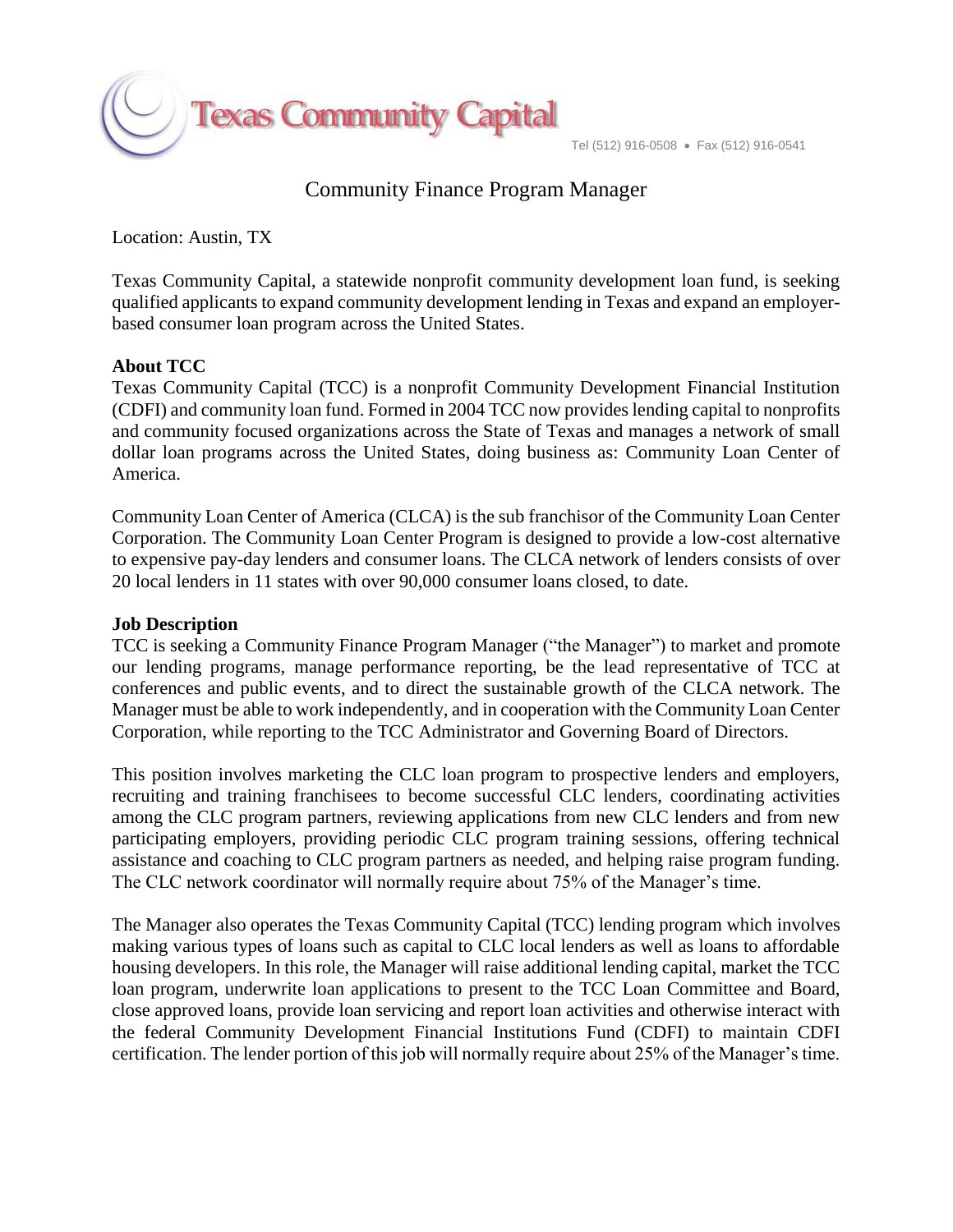#### **Principal Duties and Responsibilities**

-Reporting to the Organization's Administrator and Governing Board, the Manager will oversee daily operations of the lending programs and CLCA network.

-Market TCC's programs to seek new lending opportunities in Texas and to expand the CLCA network nationwide.

-Collect and analyze data to develop plans to mitigate risks, guide decision making on new products, and evolve existing programs.

-Work with local CLCA lenders to recruit participating employers, increase lending activity, and minimize default risk.

-Market the CLCA to government agencies, employers and potential funders.

-Assist the TCC Administrator with reports, fundraising and grant management.

-Communicate with TCC's borrowers and potential applicants about program rules and procedures, and review loan applications with support from the TCC Loan Committee.

-Manage TCC board and loan committee meetings, with assistance from the TCC Administrator.

-Work with TCC general counsel on the drafting and updating of loan agreements, resolutions and other documentation related to lending activities.

-Provide reports and data in support of annual audits and reporting to the U.S. Treasury's CDFI Fund.

-Underwrite TCC loans and present loan packages to TCC Loan Committee and Board of Directors

### **Education and Experience for Community Finance Program Manager**

-A college degree with five or more years of increasing responsibility working in the field of lending, banking, finance, accounting, community development, law, nonprofit program management, or a closely related field. An advanced degree in a closely related field and credit/CDFI Fund training may substitute for some direct work experience.

-Demonstrated capacity for communication and collaboration with clients and prospects.

-Experience working with a variety of stakeholders and building consensus among stakeholder groups.

-A track record in fundraising for nonprofit organizations and grants management.

-Experience/training in consumer credit and lending practices, regulations and guidelines.